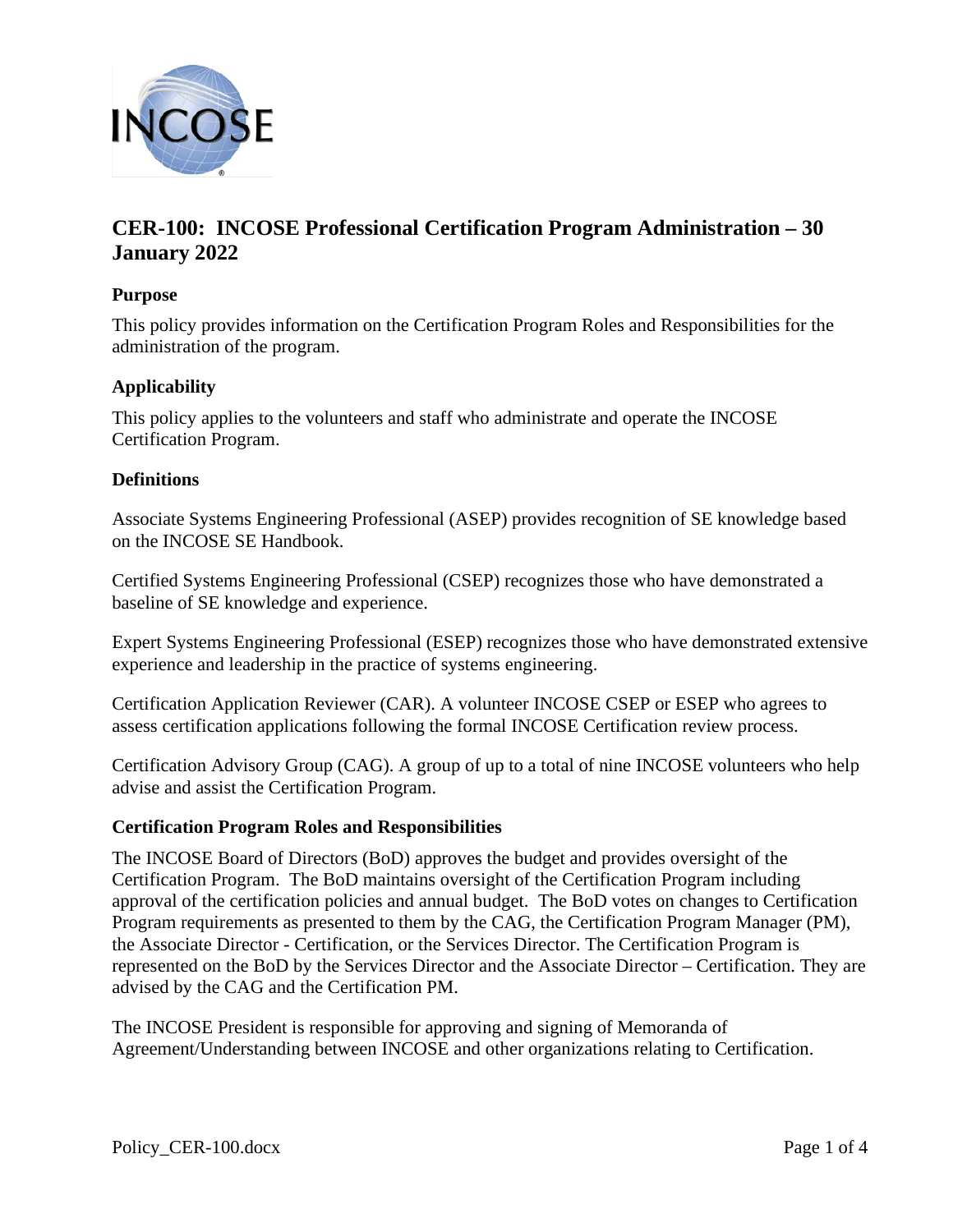

The Services Director signs the volunteer agreements with CARs that are managed by the Associate Director - Certification. The Associate Director – Certification also interfaces with customers and peer professional societies.

The Services Director is the manager for the contract with the Certification PM. The Associate Director – Certification works with the Certification PM, the INCOSE administrative staff, and the CAG to set the Certification Program strategic direction and has overall responsibility for the execution of the INCOSE Certification Program. The CAG shall recommend policy revisions to the Certification Program, advise the Board of Directors, approve CAR promotions, and adjudicate certification split decisions and denial appeals. In addition, the CAG shall serve as procedures owner for the INCOSE SEP Certification Program Definition and Requirements document in cooperation with the Certification PM and Services Director. The CAG also creates training materials for new Certification Application Reviewers and refresher training for returning CARs.

CARs volunteer to INCOSE for reviewing applications for certification. Each CAR shall sign a volunteer agreement with INCOSE and undertake regular training on the review process.

The Certification PM role is provided by a contractor. The statement of work (SOW) for this contract details this role. Where the SOW and this policy conflict, the SOW shall be used. Roles of the PM include:

- Managing and overseeing the implementation of the INCOSE Certification Program;
- Recommending Certification policy and program improvements;
- Serving as the procedure owner for the INCOSE SEP Certification Operational Procedures document in cooperation with the administrative staff, the Certification Advisory Group, and the Services Director.
- Recommending policy revisions and changes.
- With the administrative staff and CAG, identifying new Certification Application Reviewer (CAR) candidates.

The administrative staff is provided by a contractor under the INCOSE Operations Manager. The SOW for this contract includes details related to responsibilities and activities. Roles of the administrative staff with respect to the Certification Program include:

- Conduct the day-to-day Certification Program operations with respect to the certification procedures documents.
- Support the Associate Director Certification, Certification Program Manager and the Services Director, with respect to the Certification Program.
- Recommend new CARs to the Certification PM.
- Communicate on behalf of the Certification Program with candidates, CARs, and exam provider.
- Collaborate with the Certification PM drafting annual and monthly status reports.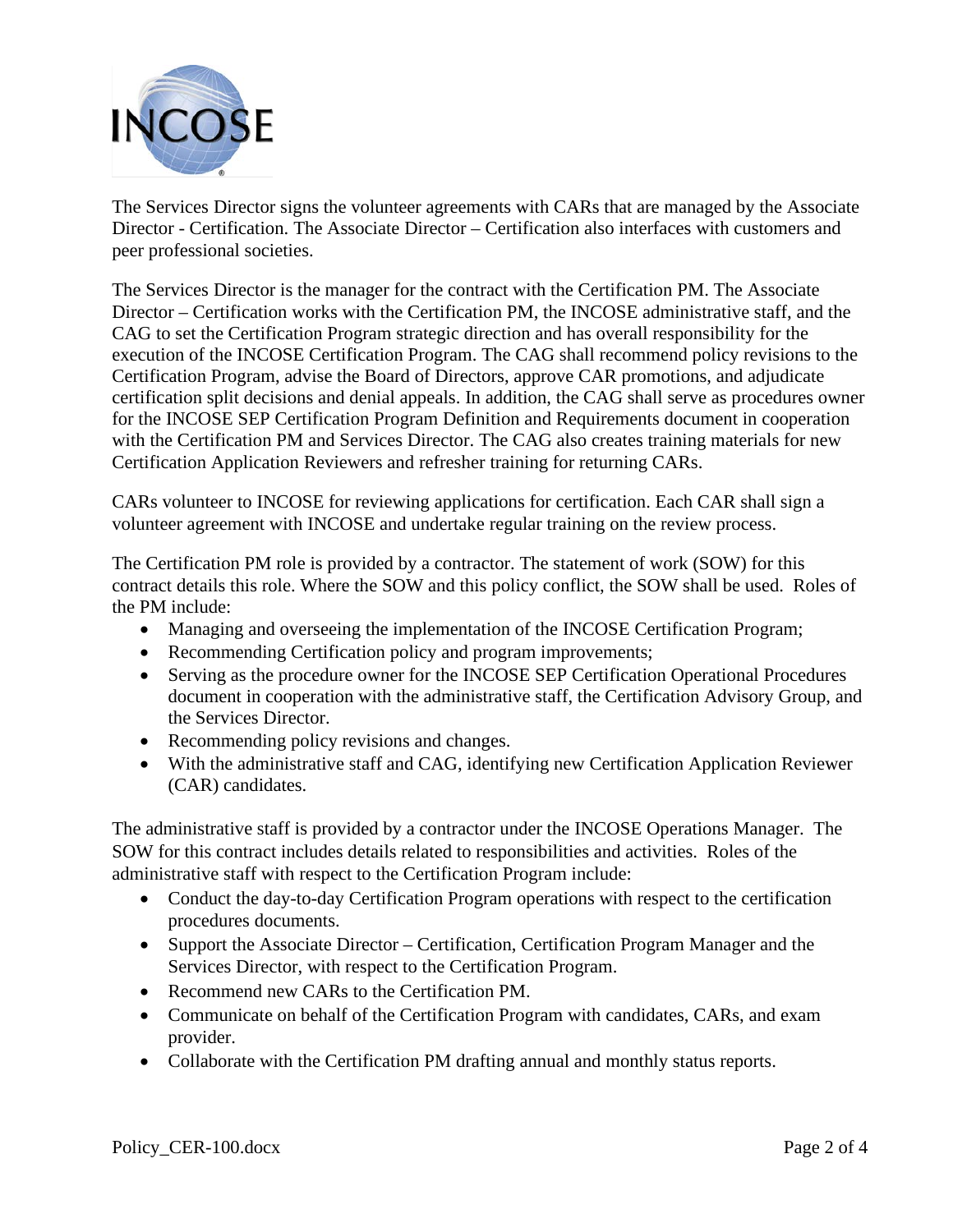

# **Selection and Terms for Certification Program Participants**

The method of selection and terms of office for those participating in the Professional Certification Program are shown in Table 1.

| <b>Title</b>                                                             | Criteria                                                                                                                                                                                                                                                                                                                                                                                                                                                                      | <b>Method</b> | <b>By Whom</b>                                                                                                                                                                                                                                                      | <b>Term</b>                                                                                                                                                                                                                                                                                                                                                                                       |
|--------------------------------------------------------------------------|-------------------------------------------------------------------------------------------------------------------------------------------------------------------------------------------------------------------------------------------------------------------------------------------------------------------------------------------------------------------------------------------------------------------------------------------------------------------------------|---------------|---------------------------------------------------------------------------------------------------------------------------------------------------------------------------------------------------------------------------------------------------------------------|---------------------------------------------------------------------------------------------------------------------------------------------------------------------------------------------------------------------------------------------------------------------------------------------------------------------------------------------------------------------------------------------------|
| <b>CAG Member</b>                                                        | A current individual<br>$\bullet$<br><b>INCOSE</b> member<br>Holds either a<br>$\bullet$<br><b>Certified Systems</b><br>Engineering<br>Professional (CSEP)<br>qualification, or<br><b>Expert Systems</b><br>Engineering<br>Professional (ESEP)<br>qualification.<br><b>Current CAR</b><br>$\bullet$<br>Note:<br>$\bullet$<br>$(1)$ ESEPs should<br>make up the<br>majority of the<br>CAG.<br>(2) Representation<br>from all three<br>sectors in the<br>CAG is strived<br>for. | Appointed     | Recommended<br>$\bullet$<br>by the CAG, a<br>member of the<br><b>INCOSE Board</b><br>of Directors, an<br>Associate<br>Director, or a<br>Chapter<br>President<br>Nominated by<br>$\bullet$<br>the CAG Chair<br>Appointed by<br>$\bullet$<br>the INCOSE<br><b>BoD</b> | 3-year terms beginning at the<br>$\bullet$<br>end of the International<br>Symposium (IS) and<br>continuing through the end of<br>the three years later, or as<br>required to fill vacancies.<br>Can serve for two full<br>$\bullet$<br>consecutive terms<br>Must have a minimum of 3<br>$\bullet$<br>years grace period following<br>two full consecutive terms<br>before eligible to serve again |
| <b>CAG Chair</b>                                                         |                                                                                                                                                                                                                                                                                                                                                                                                                                                                               | Elected       | CAG<br>$\bullet$                                                                                                                                                                                                                                                    | 1-year term beginning the<br>$\bullet$<br>end of the IS through to the<br>end of the next IS<br>Can serve for non-<br>$\bullet$<br>consecutive terms                                                                                                                                                                                                                                              |
| <b>CAG Co-Chair</b>                                                      |                                                                                                                                                                                                                                                                                                                                                                                                                                                                               | Elected       | CAG<br>$\bullet$                                                                                                                                                                                                                                                    | 1-year term beginning the<br>$\bullet$<br>end of the IS through to the<br>end of the next IS                                                                                                                                                                                                                                                                                                      |
| <b>CAG Recorder</b>                                                      |                                                                                                                                                                                                                                                                                                                                                                                                                                                                               | Appointed     | CAG<br>$\bullet$                                                                                                                                                                                                                                                    | 1-year term beginning the<br>$\bullet$<br>end of the IS through the end<br>of the next IS<br>Can serve for unlimited<br>$\bullet$<br>consecutive terms                                                                                                                                                                                                                                            |
| <b>Certification</b><br><b>Application</b><br><b>Reviewers</b><br>(CARS) |                                                                                                                                                                                                                                                                                                                                                                                                                                                                               | Agreement     | CAG<br>$\bullet$                                                                                                                                                                                                                                                    | 2 years, volunteer agreement,<br>$\bullet$<br>subject to renewal                                                                                                                                                                                                                                                                                                                                  |

## **Table 1 - Terms of Office for Certification Program Participants**